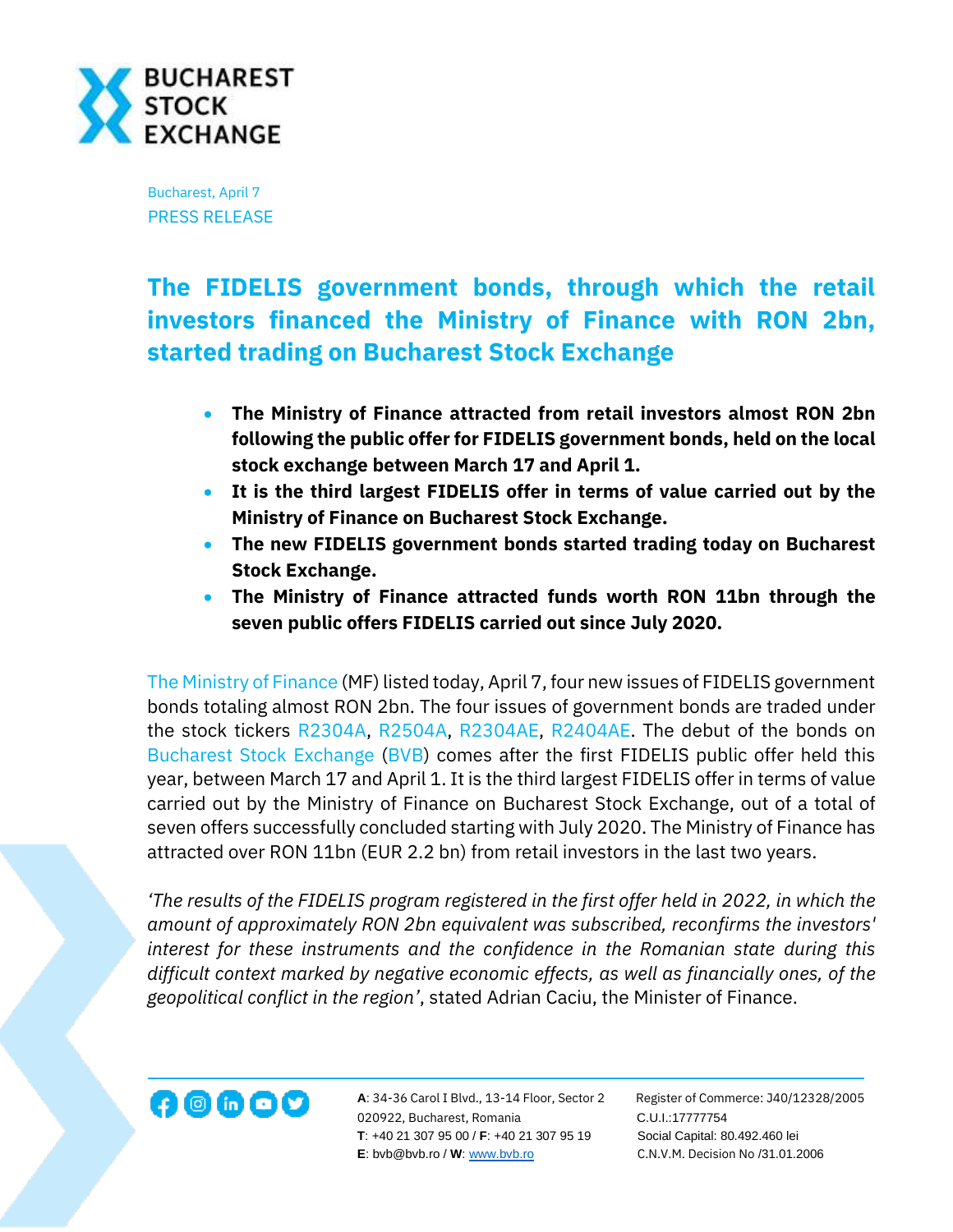

*'The increased interest of investors for these new FIDELIS government bonds demonstrates on the one hand a change in the investment behavior of Romanians, and on the other hand their confidence in the financial instruments issued by the Ministry of Finance. The constant financing strategy of the Ministry of Finance, using also stock exchange mechanisms, is an additional proof of the local capital market resilience, as well as of our solid partners*hip', said Radu Hanga, Bucharest Stock Exchange President.

*'The number of retail investors is constantly growing since the first quarter of 2020. This increase is certainly correlated with the start of the first issue of FIDELIS government bonds on the stock exchange, in July 2020, along with all the progress we, as a market, have made during this period. We are pleased to have the Ministry of Finance both as a partner through which we consolidate the local capital market's role in the economy, and as an issuer of financial instruments on BVB',* said Adrian Tanase, Bucharest Stock Exchange CEO.

The retail investors placed 14,547 subscription orders during the offer held in the second half of March for both government bonds denominated in RON and those in EUR. The offer included government bonds in RON with maturities of one and three years and, respectively, two issues in EUR, with the maturity in 2023 and 2024. The intermediary syndicate of the offer includes [BT Capital Partners](https://btcapitalpartners.ro/) & [Banca Transilvania,](https://www.bancatransilvania.ro/) [BCR,](https://www.bcr.ro/ro/persoane-fizice) [BRD -](https://www.brd.ro/) [Groupe Societe Generale](https://www.brd.ro/) and [Alpha Bank Romania.](https://www.alphabank.ro/)

*'The success of this new tranche of FIDELIS government bonds in the difficult geopolitical context and in conditions of high inflation suggests that the instruments proposed by the Ministry of Finance continue to cover a growing niche among investors: low-risk investments and attractive returns. We are also pleased to identify a trend to support this type of investment, given the maturity of previous issues and the reinvestment of funds in new issues',* said Daniela Secara, BT Capital Partners CEO.

*'The four new FIDELIS government bond issues, listed by the Ministry of Finance, are a sign of the continued development of the capital market, even in uncertain times. In addition, it is a strong impetus for growth, diversification of the investment portfolio and well informed financial decisions. Therefore, BCR advisers support the subscription to government bonds, being a financial instrument that will continue to create added value in a diversified portfolio, but also an important step in building financial security and independence'*, said Valentin Popovici, BCR Financial Markets Executive Director.